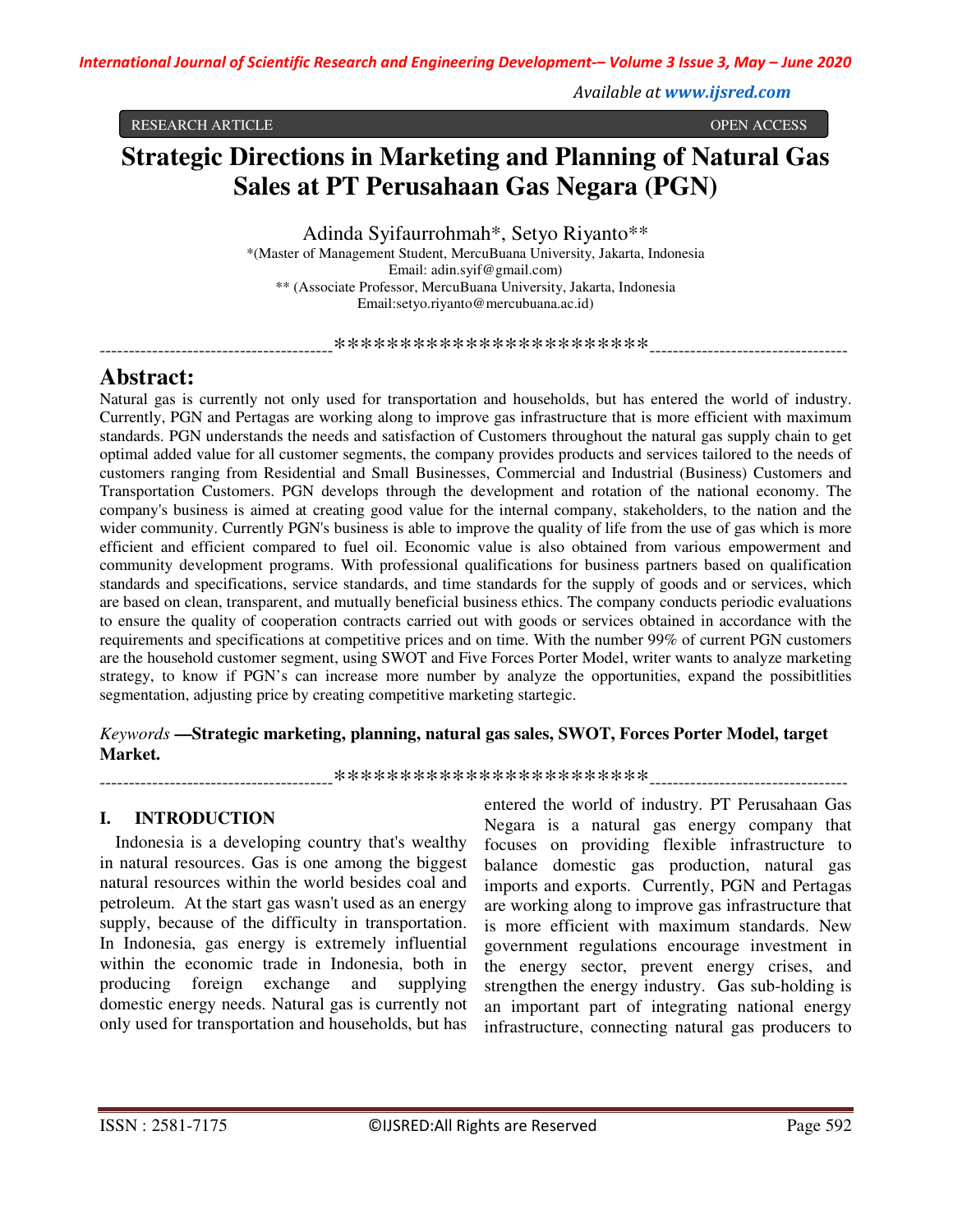natural gas end users. In Asia, the price of gas produced by PGN is still competitive, compared to the price of gas in Malaysia and Singapore that are sponsored by the authorities. Based on information from energy institutions such as of Woodmack (2018) and Morgan Stanley (2016), the worth of gas production in Indonesia is far not up to in Singapore and China. In 2018, the development of PGN was considered good amid the pressures of world economic conditions that are currently unstable. Growth in 2018 most increase because of rising demand from the power generation, food & beverage industry and others. From year 2016 until now PGN is still focused in the Business to Business (B2B) market, because it does not yet have intense product competition. Then, PGN began to enter the digital realm, which not only focused on marketing, but also accountability and transparency in all business processes, until PGN began to enter the Business to Customer (B2C) domain, then products were transformed from generic products to customized products. Therefore, starting in 2018 PGN has made new contracts that provide justice for customers.

### **II. LITERATURE REVIEW**

### *A. Company Strategic*

The corporation's strategy is a plan or manner for the organization to hold out the organization's operations to be able to achieve the targets set through the corporation (Thompson et al., 2010). With the establishment of a strategic agency, it is able to create loyal Human Resources and be able to compete with other companies, because every time the unit is able to function the enterprise well with a purpose to form first-rate performance. The employer's strategy company the business enterprise's overall performance in reaching its desires and the corporate culture as the identity of the business enterprise in give birth to employees the PGN cluster so that they end up folks that can support the enterprise in reaching its dreams. At present, PGN has developed results and its cultural values need to be harmonized in management and

SINERGI PGN could be a very important and absolute element to do. One of the targets for accomplishing the outside and internal evaluation is to keep away from the danger of a strategic drift. A strategic drift occurs when strategies continue to fail to address the strategic position of the company and therefore performance deteriorates (Johnson and Scholes 2006). The external environment is known as the macro-environment. It consists of extensive environmental elements with a view to affect enterprises at numerous levels. It is essential to do not forget the capacity impacts of external elements on human or female enterprises (Johnson et al, 2006, P65). The evaluation on enterprise and competitor surroundings is crucial for organizations, because it is far useful for managers to understand the competitive forces performing on and between the corporations in the same industry (Johnson et al., 2006, p77). Internal analysis affords a useful approach to set up the connections among PGN's sources and abilities (inner strengths), and how this is used to create a fee for the customer. The internal evaluation can also help to choose out the restrictions within PGN's operations (Johnson et al, 2006). The primarily based resource view of a company suggests that the sustainable aggressive gain associated with superior performance of an enterprise is determined by the help of its distinct abilities i.E.resources and competences (Johnson et al, 2008).

Thompson, Strickland and Gamble (2007) say that in developing strategies you have to answer the question 'how to':

- 1. developing business
- 2. satisfy customers
- 3. set the competition strategy
- 4. face changes in market conditions
- 5. manage every aspect of the business functionally, as well as develop competencies and abilities
- 6. achieving strategic and financial company goals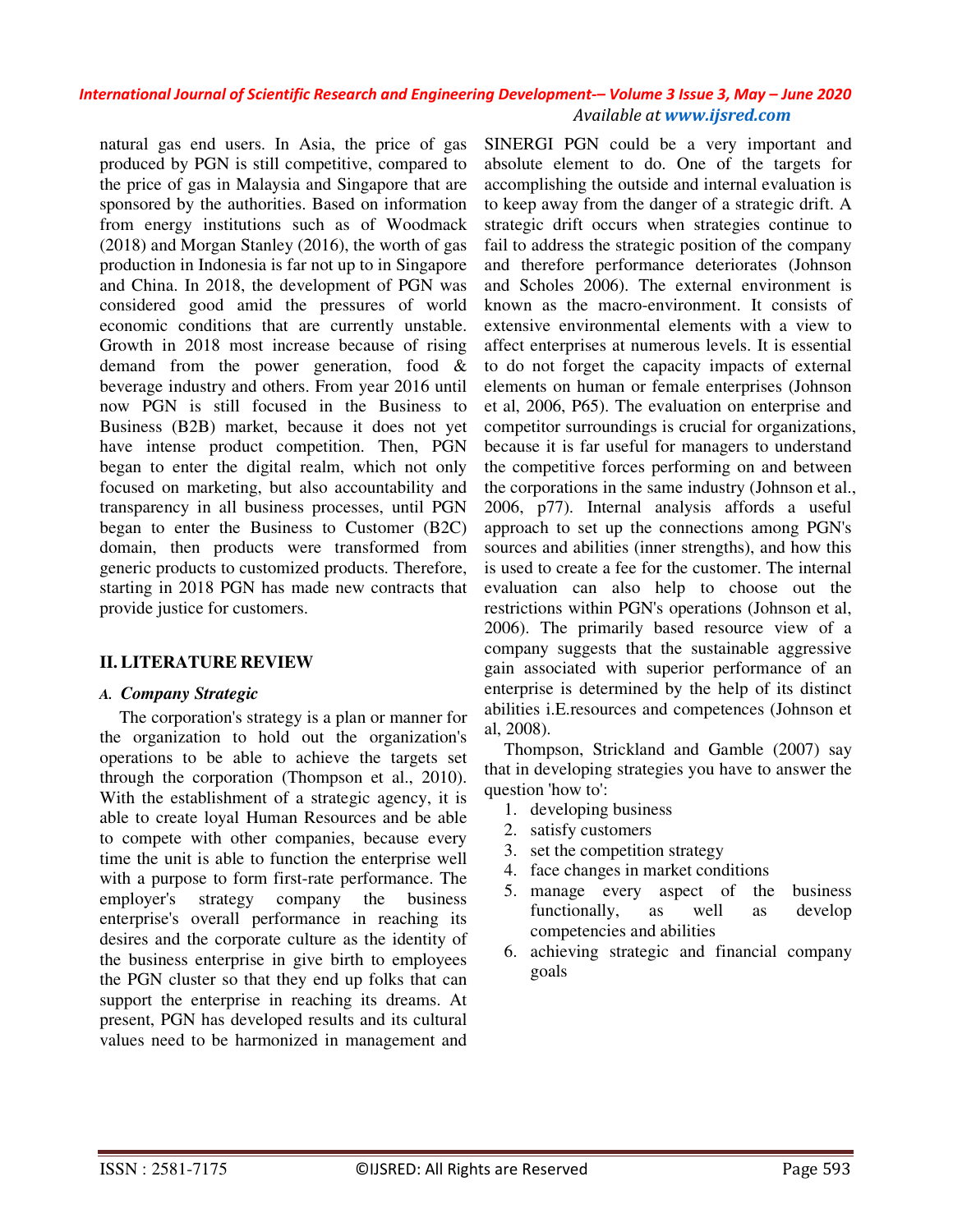### *B. Strategic Business partner*

The company's strategy is to range the company's performance in achieving the company's target goals, so that all PGN group employees must support the company to achieve its goals. Facing business competition is none other than the field of marketing that is developing so rapidly. Human Capital Management was born to provide competent human resources, to support the achievement of company targets and promote the values of the company's strategy. As a strategic business partner, Human Capital Management is expected to be able to contribute to the achievement of company performance, because this role is a responsibility for the development of a company. Human Capital Management is expected to become a strategic partner that is capable of being a business partner and has special abilities in achieving business sequences, as well as providing a great view, support and influence on the development of a company. So as a Human Capital Management Strategic Business Partner is expected to become a strategic partner for management in formulating and implementing business strategies in order to align company values with the goals, vision and mission to be achieved in the company.

According to Setyo (2002) and Jayaweera (2015) argued that a person's performance is strongly influenced by variables related to work, including stressful thoughts such as conflicts when working or not working. Meanwhile, according to Handayani (2015), the combination of ability, opportunity and business can be assessed from the results of one's performance. The efforts and abilities made in dealing with environmental situations, can affect one's individual performance (Setyo, 2016). Some understanding expressed by Setyo (2017) that a person's performance can measure the results of work targets achieved. Then, with the performance can give its own appreciation for someone who has done work based on functions and activities in a certain period of time. Mangkunegara (2011. p. 67) said that a person's performance can be divided into five factors,

namely quality of work, quantity of work, responsibilities, cooperation and initiative.

### *C. Marketing Aspects*

In the opinion of Dyson et al (2007), states that the strategic development process is a management process that informs, shapes, and supports strategic choices faced by a corporation. The term strategic development process is based on three main issues namely:

- 1. Strategy formulation and implementation are business activities that can't be separated by organizations that are concerned continuously, then the idea of development is based on central thinking.
- 2. Strategic planning that is widely used on average has not been implemented by some companies with settled plans, five to ten years, who think about the future.
- 3. Strategic management illustrates the emphasis that must be placed on reflective engagement and analytical questions that characterize the recommended approach.

PGN customers are one of the important factors in the continuity of PGN's business through the purchase of products and services they offer. In purchasing these products and services with the PGN360 degree tagline, the PGN Group chooses to improve service quality in meeting the needs of customers who are not only satisfying in natural gas sales. PGN regards customers as PGN's main partners in developing business in the future. Based on these ideas, PGN carries out superior operational management and created various investments to achieve superior product & service to ensure the satisfaction of its customers. Customer journey is a step taken by PGN in an effort to listen, try and contact customers in line with the concept of customer experience, in order to obtain information that can be followed up as an area for improvement tailored to customer needs and expectations.

1. Market Share

Several strategic steps have been prepared by the company to capture business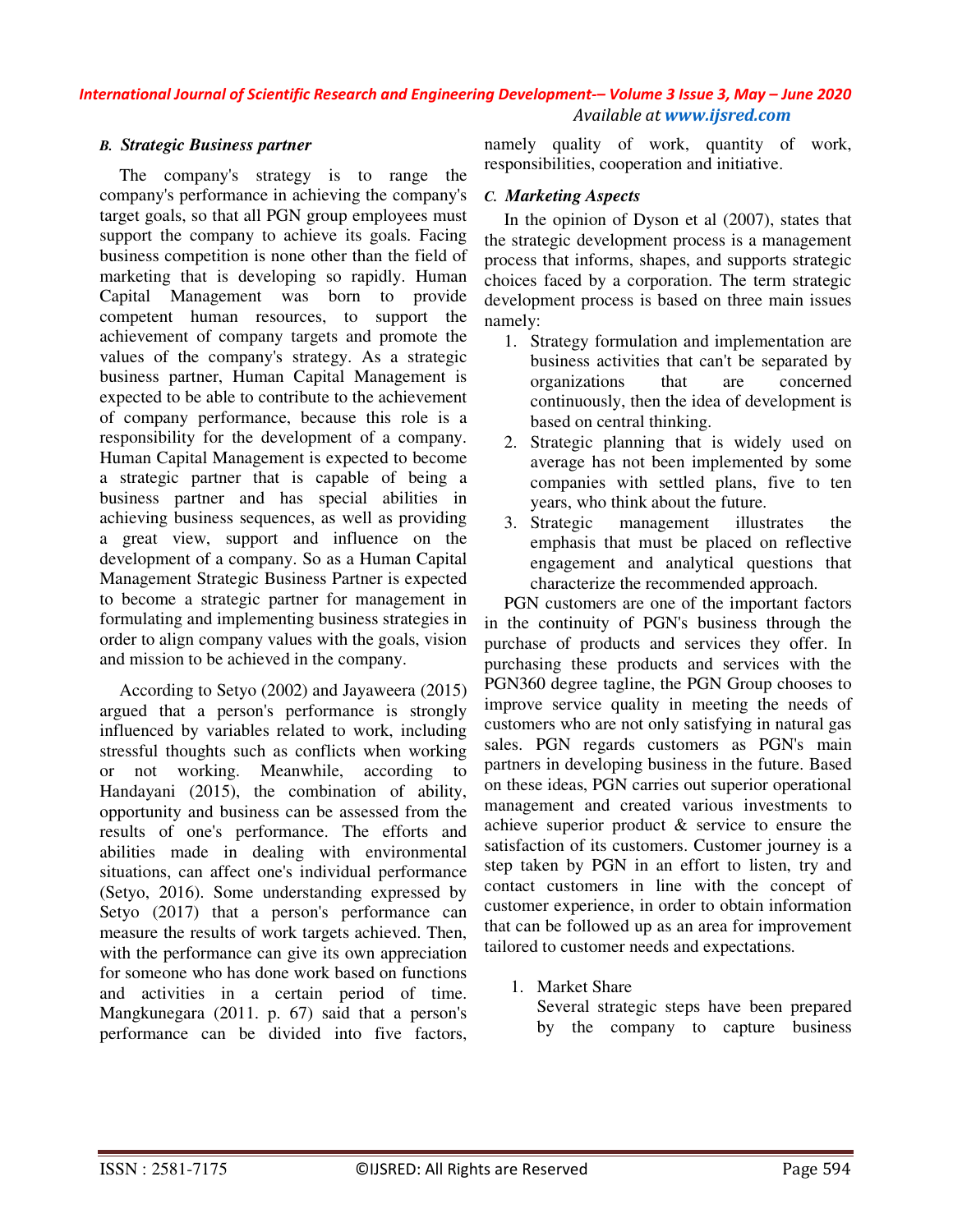opportunities and develop businesses throughout the natural gas business chain in indonesia. As the company's role as Subholding Gas, the direction of future management is to strengthen the company's business in the field of natural gas management. A number of initiatives to dominate the natural gas market have been launched, not only strengthening domes market share but also leading to international markets. and develop businesses<br>
e natural gas business chain in<br>
s the company's role as<br>
das, the direction of future<br>
s to strengthen the company's<br>
the field of natural gas<br>
A number of initiatives to<br>
natural gas market have b



SOURCE: ANNUAL REPORT PGAS PGAS 2019

### 2. Consumer Segmentation

The number of PGN customers is currently dominated by the household customer segment by 99% of the whole natural gas customers. However, based on the volume of natural gas distribution to customers, the commercial-industrial customer segment has the largest portion of natural gas distribution. The commercial - industrial customer segment absorbs natural gas from PGN natural gas distribution. the need for natural gas in each customer is influenced by the kind and capacity of production equipment owned by the customer. PGN supplies natural gas to households, small customers and commercial-industrial customers. the increase in the number of services to natural

expanding domestic natural gas services.



SOURCE: ANNUAL REPORT PGAS 2019

IMAGE III CUSTOMERS COMPOSITION IN 2018-2019

| <b>Customers</b>    | 2019             |     | 2018             |       |    |
|---------------------|------------------|-----|------------------|-------|----|
|                     | <b>Customers</b> | 96  | <b>Customers</b> | $Q_0$ | Δ% |
| <b>Households</b>   | 393,453          | 99  | 322,073          | 99    | 22 |
| Small Users         | 1.566            |     | 1,470            |       |    |
| Commerce - Industry | 2.455            |     | 2.374            |       |    |
| <b>Total</b>        | 397.474          | 100 | 325.917          | 100   | 18 |

SOURCE: ANNUAL REPORT PGAS 2019

### 3. Natural Gas Price Adjustment

The adjustment of PGN's natural gas selling price is influenced by changes in the purchase price of natural gas, the cost of transporting natural gas from transporters, market dynamics, global economic conditions and changes in regulations from the government. Government regulations make the selling price of natural gas in natural gas trading business activities will be regulated. In the context of implementing regulations concerning the selling price of natural gas through pipelines, PGN has also reported that the gas price adjustment of PT Perusahaan Gas Negara Tbk for Industrial price is influenced by changes in the<br>purchase price of natural gas, the cost of<br>transporting natural gas from transporters,<br>market dynamics, global economic<br>conditions and changes in regulations from<br>the government. Gover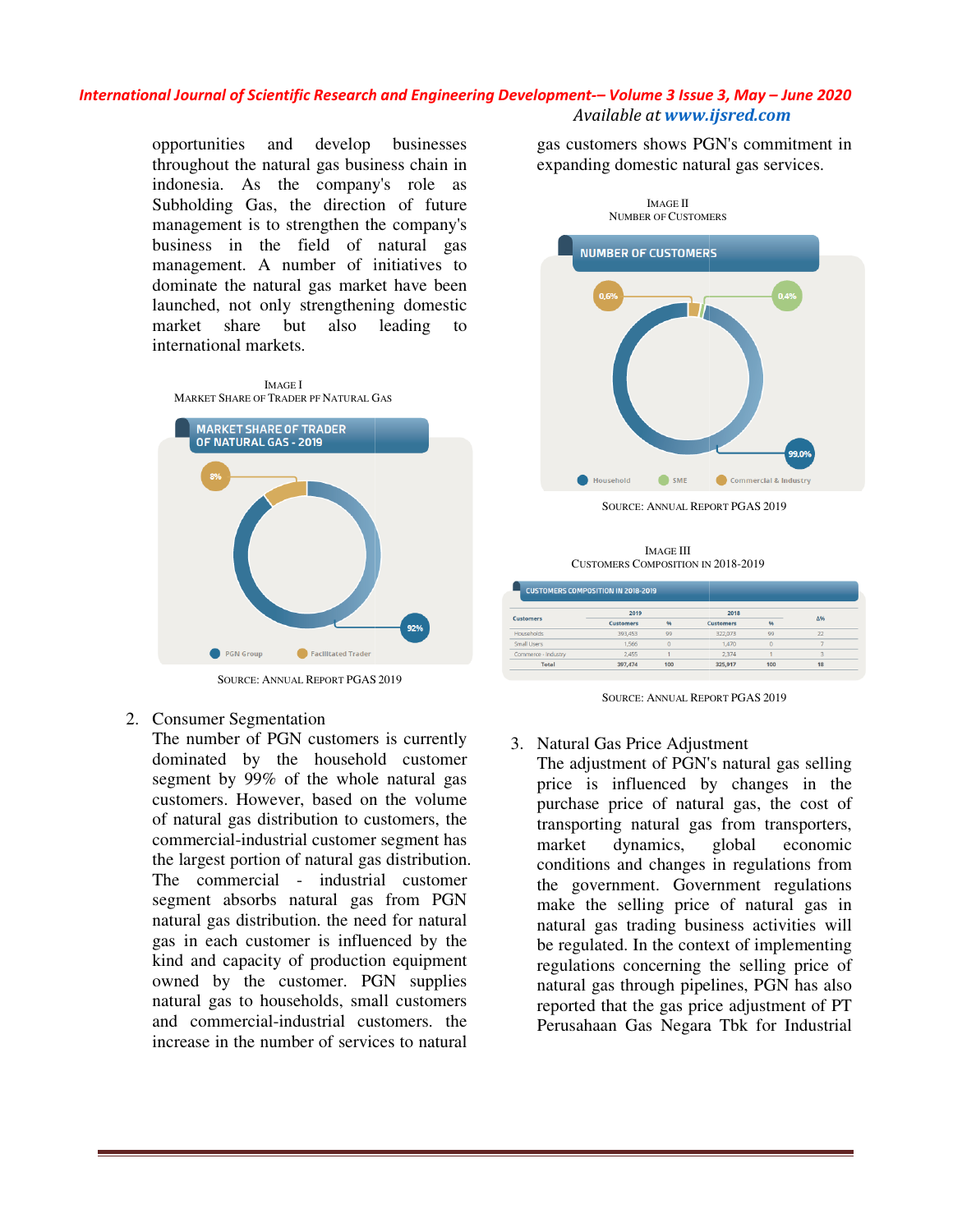commercial Customers should be postponed. Because the company is still conducting intensive discussions with the government regarding the implementation plan adjustment of the selling price of natural gas in the industrial sector. Meanwhile for the household sector, the government through BPH Migas has set regulations regarding the selling price of natural gas city or regency for the segment of household customers and small Customers.

- 4. Natural Gas Sales Price Competitiveness
- As see on the above graphic displaying a comparison between fuel and gas prices, it can be concluded that, based on history and realization, PGN gas price is more competitive than oil by products. When crude oil price skyrocketed to more than USD55/ bbl, the price of PGN natural gas was more competitive than fuel prices, especially diesel fuel (High Speed Diesel/HSD), marine fuel oil 180, or other byproducts. As gas price was likely more stable, the HSD and MFO prices fluctuated with the crude oil price. The steadier gas price help customers to prepare production plan and calculation of operating cost. nt of the selling price of natural gas<br>dustrial sector. Meanwhile for the<br>d sector, the government through<br>gas has set regulations regarding the<br>rice of natural gas city or regency<br>ggment of household customers and<br>stomers



SOURCE: ANNUAL REPORT PGAS PGAS 2019

#### *D. Marketing Strategic*

According to Thompson, Strickland and Gamble (2007), there are two main aspects why strategy is important in business organizations. The first aspect According to Thompson, Strickland and Gamble (2007), there are two main aspects why strategy is important in business organizations. The first aspect is related to strategy, that management proactively needs to arrange how the organization's business will run, because good strategies need to be clearly thought through management aspects to run the business in the direction of competitive advantage, so that strategies to satisfy customers and improve meeds to arrange how the organization's business<br>will run, because good strategies need to be clearly<br>thought through management aspects to run the<br>business in the direction of competitive advantage,<br>so that strategies to second aspect, that the company must focus on strategies that tend to be a strong main role compared with company management who view the strategy as a second priority and position other things as priority. Effective strategy implementation and formulation can have a very significant positive impact on the growth of return on investment.

PGN consistently moves towards the customer concept central to understand Customers better by emphasizing the concept of customer focus, customer experience and experiential marketing. Depart from understanding the next customer experience poured with the fulfillment of needs and expectations customer-based (customer needs and expectation) the use of technology is a form of innovation PGN services in order to satisfaction (customer satisfaction) and customer engagement (customer engagagment). Client focus encourages PGN to continue to provide precision services with customer needs in accordance with the characteristics of each customer segments and industrial sectors. second aspect, that the company must focus on strategies that tend to be a strong main role compared with company management who view the strategy as a second priority and position other things as priority. Effective strat satisfaction (customer satisfaction) and customer<br>engagement (customer engagagment). Client focus<br>encourages PGN to continue to provide precision<br>services with customer needs in accordance with<br>the characteristics of each

#### *E. Strategic Marketing Planning*

Kim and Mauborgne (2005) agree with Mintzberg that states that companies need to develop in checking out market area that has not been exploited by other industrial competitors, the aim is to compete in surpassing those who are within these limits. Therefore strategic thinking is to question the standing in an innovative way in question the developing product offerings, to provide these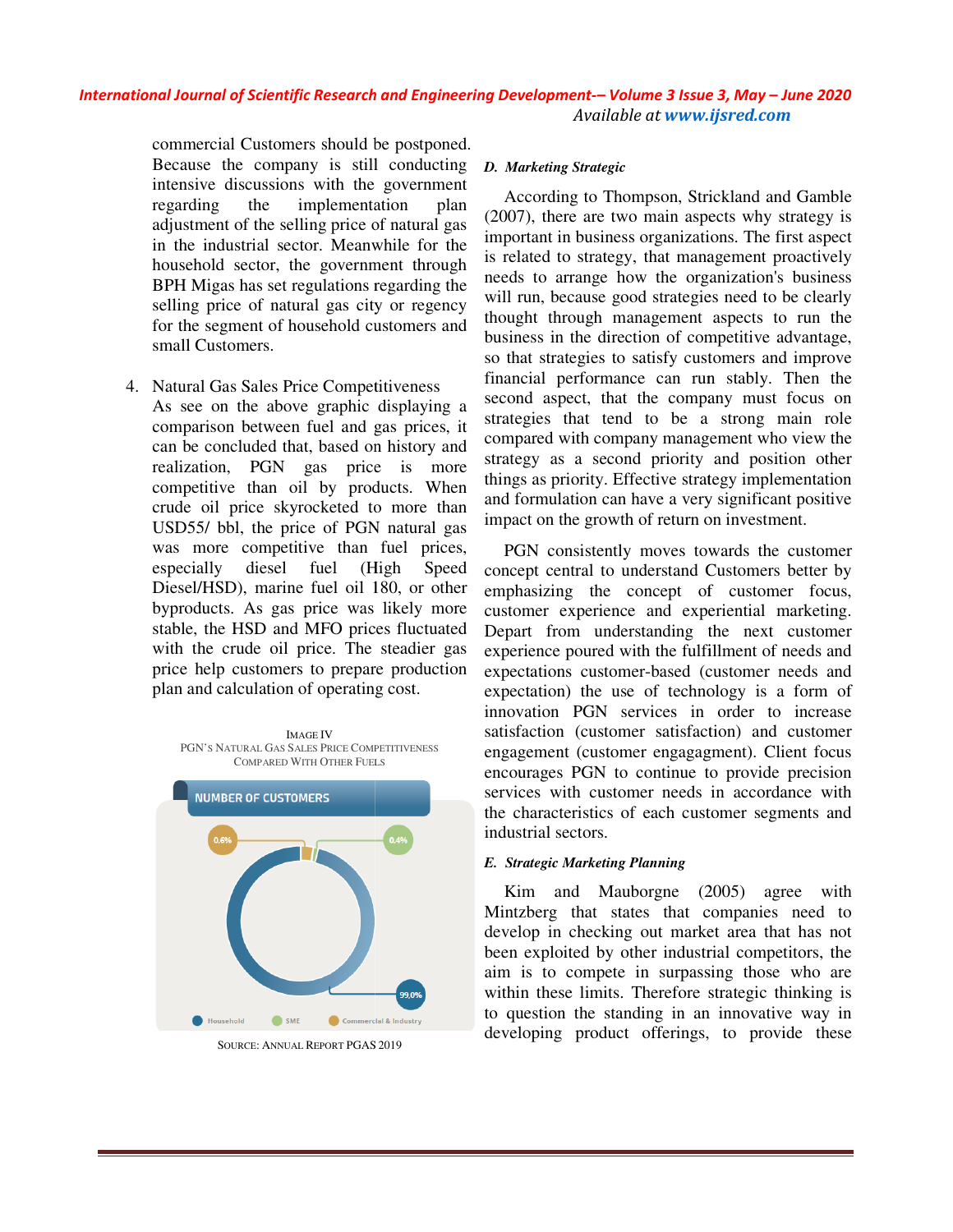offers to target markets by creating sustainable competitive blessings in the process. In the opinion of Ohmae (1982) in creating competitive advantage are:

"About a business strategy, what distinguishes it is that all other types of business planning must achieve competitive advantage. Without a competitor, the strategy is not needed, because the purpose of strategic planning is to enable the company to get as efficient as possible an advantage over its competitors. The company's strategy is an effort to change the company's strength relative to its competitors in an efficient manner. "

The development of promoting methods is considered important to attain the company's goals in positioning products and services, places, prices and promotions. The marketing strategy plan consists of implementation, management and planning, if the planning is created as effectively as possible then it is certain that it will achieve quite high success. In addition, the Implementation plan places more emphasis on who, where and when the destination will be marketed. Implementation, scheduling and development will be the marketing policies in the marketing strategy procedures. (1982) in creating competitive advantage<br>
ut a business strategy, what distinguishes<br>
at all other types of business planning<br>
hieve competitive advantage. Without a<br>
tor, the strategy is not needed, because<br>
ose of strate by the marketing surface the marketing surface the segmentation of the matrice of the Process. In the process in the opinion<br>
toronto a surface competitive advantage<br>
bout a business strategy, what distinguishes<br>
that all

#### *F. Marketing Segments and Positioning*

Based on the source of Civ-Toronto (2012), planning strategy is a process in developing and maintaining a capability needed by companies that have the opportunity to change marketing strategies. Market Segmentation PGN Business to Business and Business to Customer, determination of PGN's Market Position Companies that are able to maximize natural gas and are environmentally friendly in the industrial, electricity, transportation, commercial and household sectors.



Customer loyalty is related to attitude behavior, when a loyal customer, he will show a loyal buying behavior from time to time to make some selections. Meanwhile, according to Oliver (1996: 204), customer loyalty is very committed to buy back or protect products consistently, despite the situational influence and marketing efforts that have the potential to cause switching behavior. Hierarchically, strategy has three levels, specifically company, business and purposeful (Pearce and Robinson, 2009). at intervals the marketing aspect of PGN, customers ought to enter into business agreements with gas prices determined supported several factors also as, the acquisition value of gas, gas transportation prices, consumer shopping for power and so the value of alternative energy. Customer loyalty is related to attitude behavior,<br>when a loyal customer, he will show a loyal buying<br>behavior from time to time to make some selections. Meanwhile, according to Oliver (1996: 204), customer loyalty is very committed to buy back or protect products consistently, despite the situational influence and marketing efforts that have the potential to cause switchin

### **III.** METHODOLOGY OF RESEARCH

### **A.** *SWOT Analysis*

PGN's Marketing Strategy refers to the corporate culture of Excellent Service, which means culture of Excellent Service, which prioritizing satisfaction both internal and external customers by providing the best service. SWOT Analysis is a tool used for strategic planning and strategic management in organizations. It can be used effectively to build organizational strategy a g satisfaction both internal and external<br>by providing the best service. SWOT<br>is a tool used for strategic planning and<br>management in organizations. It can be<br>tively to build organizational strategy and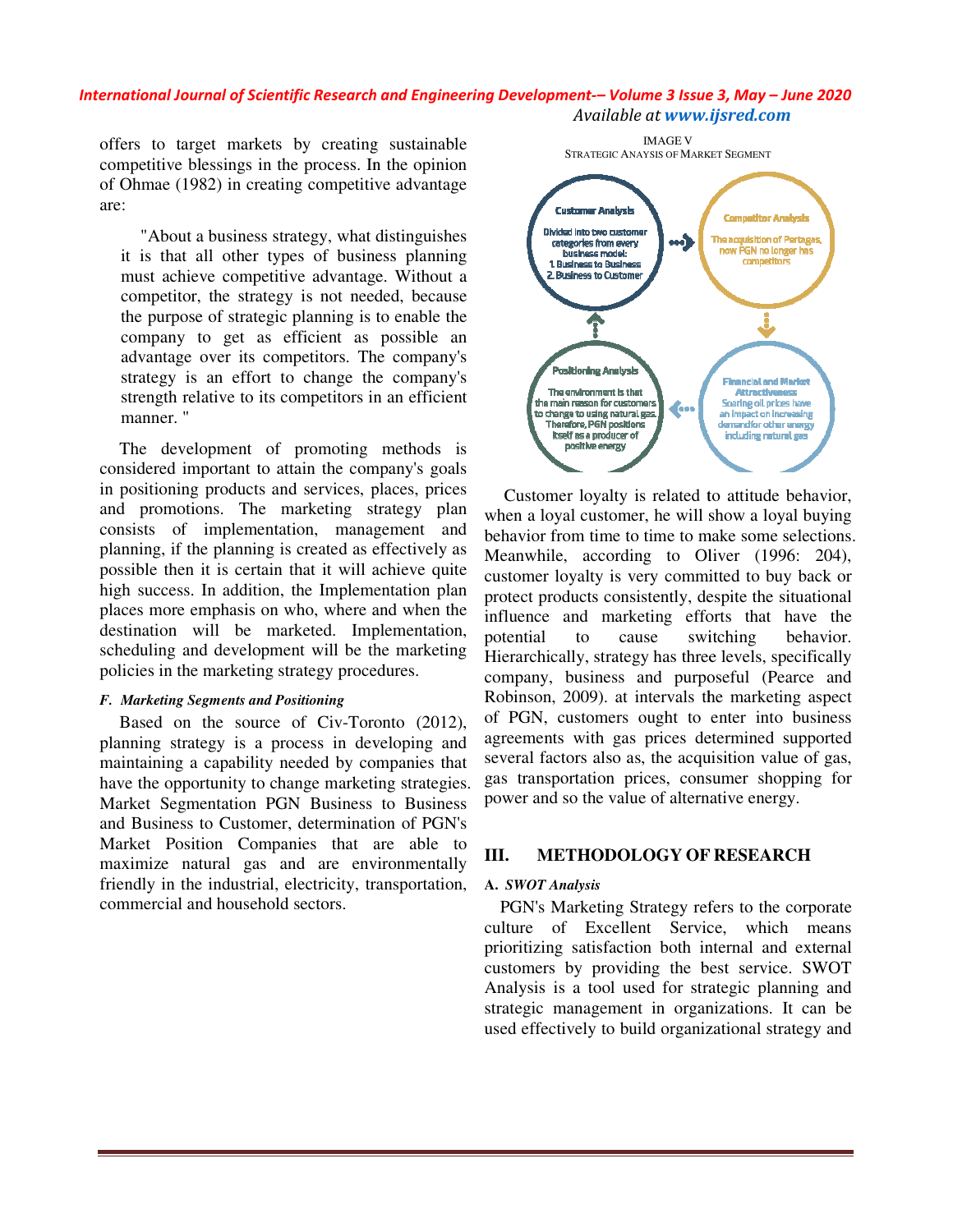competitive strategy. In accordance with the System Approach, organizations are wholes that are in interaction with their environments and consist of various sub-systems. in this sense, an organization exists in two environments, one being in itself and the other being outside. it is a necessity to analyse these environments for strategic management practices. This process of examining the organization and its environment is termed SWOT Analysis. ve strategy. In accordance with the System, organizations are wholes that are n with their environments and consist ub-systems. in this sense, an organizative environments, one being in itself a being outside. it is a nece

#### IMAGE VI SWOT ANALYSIS



SOURCE: HTTPS://WWW.WORDSTREAM.COM/BLOG/WS/2017/12/20/SWOT-ANALYSIS

According to ArdiViryawan, Made Astawan, Kirbrandoko in the journal PT Perusahaan Gas Negara (Persero) Tbk Strategic Development Facing Natural Gas Business Competition in Indonesia, (2016: 68), concluded that in determining the corporate strategy used by PGN is a descriptive descriptive research method and a SWOT analysis method. The findings show that the competitive strategy adopted by PGN is to strengthen core business and market development, backward integration, diversify business, create value-added strategies, and work with stakeholders. So it can be assumed that the opportunity or strategy going forward is still to have a threat by the competition of other competitors.

It is noted that some factors determinant the success that influence the development of PGN are:

### **1. Strengths**

- a. To possess business within the value chain of natural gas;
- b. To possess massive and vast unfold assets and infrastructure;
- c. Organizational structure are accommodates businesses on the natural gas price chain;
- d. Ability to induce loan;
- e. Domination of capability in running infrastructure comes.

### **2. Weaknesses**

- a. Section of infrastructure business is restricted margin;
- b. Unintegrated and no synergistic assets and infrastructures;

### **External factor analysis**

Some key factors as chance and threat are as follows:

### **1. Opportunities**

- a. Increasing potential market of natural gas;
- b. Competitive buying value of PGN natural gas;
- c. The acquisition of the competition to forestall competition and to enhance the potential.

### **2. Threats**

- a. Steer policy and determination of gas allocation;
- b. Lack of natural gas supply;
- c. Competitions are ready to take over market.

### **Strategy Alternatives with TOWS Matrix**

From the analysis results of the mixture of internal and external factors through TOWS matrix, the strategi alternatives of PGN development are as follows: is noted that some factors determinant the<br>
Sursement of PGN are:<br>
Sursement of external gas;<br>
a. To possess business within the value chain<br>
of natural gas;<br>
a. To possess massive and vast unfold assets<br>
and infrastructur

### **1. Thus Strategy (Strengths (Strengths-Opportunities)**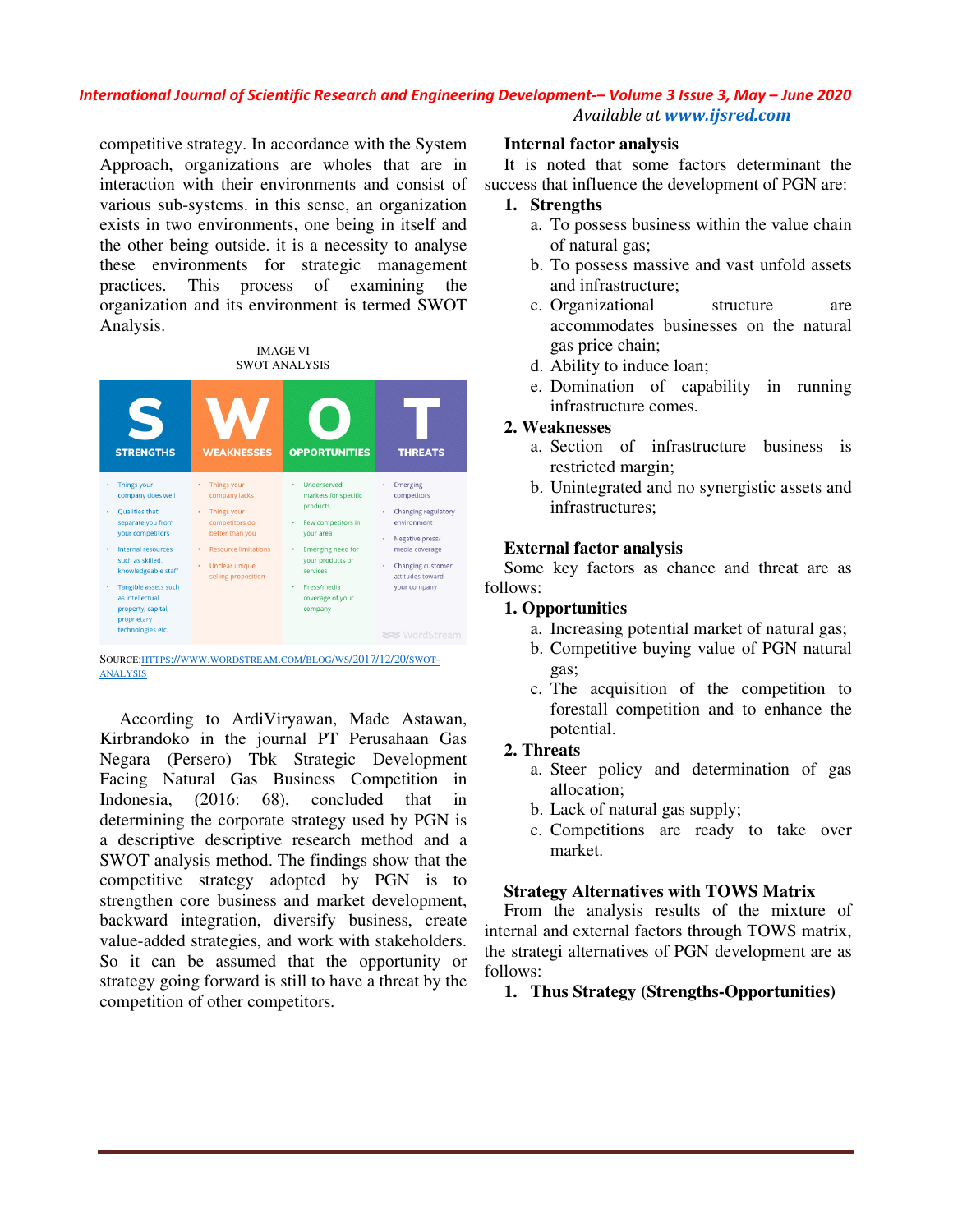The strategy resulted from the mixture of managing the strength of PGN and utilizing the chance is:

- a. Strategy SO1: Building reliable and property infrastructure
- b. Strategy SO2: rising human resources capability, technology, innovation, and knowledge technology that specialize in the longer term.
- **2. WO Strategy (Weaknesses-Opportunities)**  Strategy resulted from the mixture of utilizing the chance and overcome the weakness of PGN is:
	- a. Strategy WO: rising the answer of business domination based mostly energy within the entire price chain of natural gas.

### **3. ST Strategy (Strength-Threat)**

The strategies that result from the mix of managing PGN's strength and anticipating threats are:

- a. ST1 Strategy: Increase reliable and competitive supply through the dominance of gas independent.
- b. ST2 Strategy: Develop regulatory management and improve collaboration with stakeholders.

### **4. WT (Weaknesses-Threats) Strategy**

The strategies resulting from the mixture of overcoming weaknesses and anticipating PGN threats are:

a. WT Strategy: Running a business that is competent, synergistic with an international perspective.

### **B.** *Porter's Five Forces Model*

Porter's five Forces Model is a business strategy used to conduct an analysis of an industrial structure. The analysis is based on five competitive forces, namely:

- 1. Entry of Competitors. how easy or difficult for new competitors to start competing with existing industries.
- 2. Threat of substitute products or services. an easy way to enter a product or service that can

be an alternative to an existing product or service, especially those made at a lower cost.

- 3. Bargaining power of buyers. how strong the position of the buyer. the buyer has the power to determine where he will conduct the transaction.
- 4. Bargaining power of suppliers. how strong the seller's position. Are there many suppliers or only a few suppliers, they may monopolize the supply of goods.
- 5. Competition between existing players. how strong is the competition between existing players. Is there a player who is very dominant or all the same.





Benefits of the five Forces Porter Model:

- 1. This model could be a powerful tool for competitive analysis at the business level
- 2. Provides helpful input for conducting SWOT Analysis

Porter's five Forces Model is one in every of the foremost often employed in business methods. This model has been wide used on varied occasions. This Porter model is incredibly sturdy each from among and out of doors the business. Let's discuss the items that have an effect on these five forces:

- 1. The threat of a replacement challenger depends on:
	- a. Economies of scale
	- b. Capital for investment
	- c. Access to distribution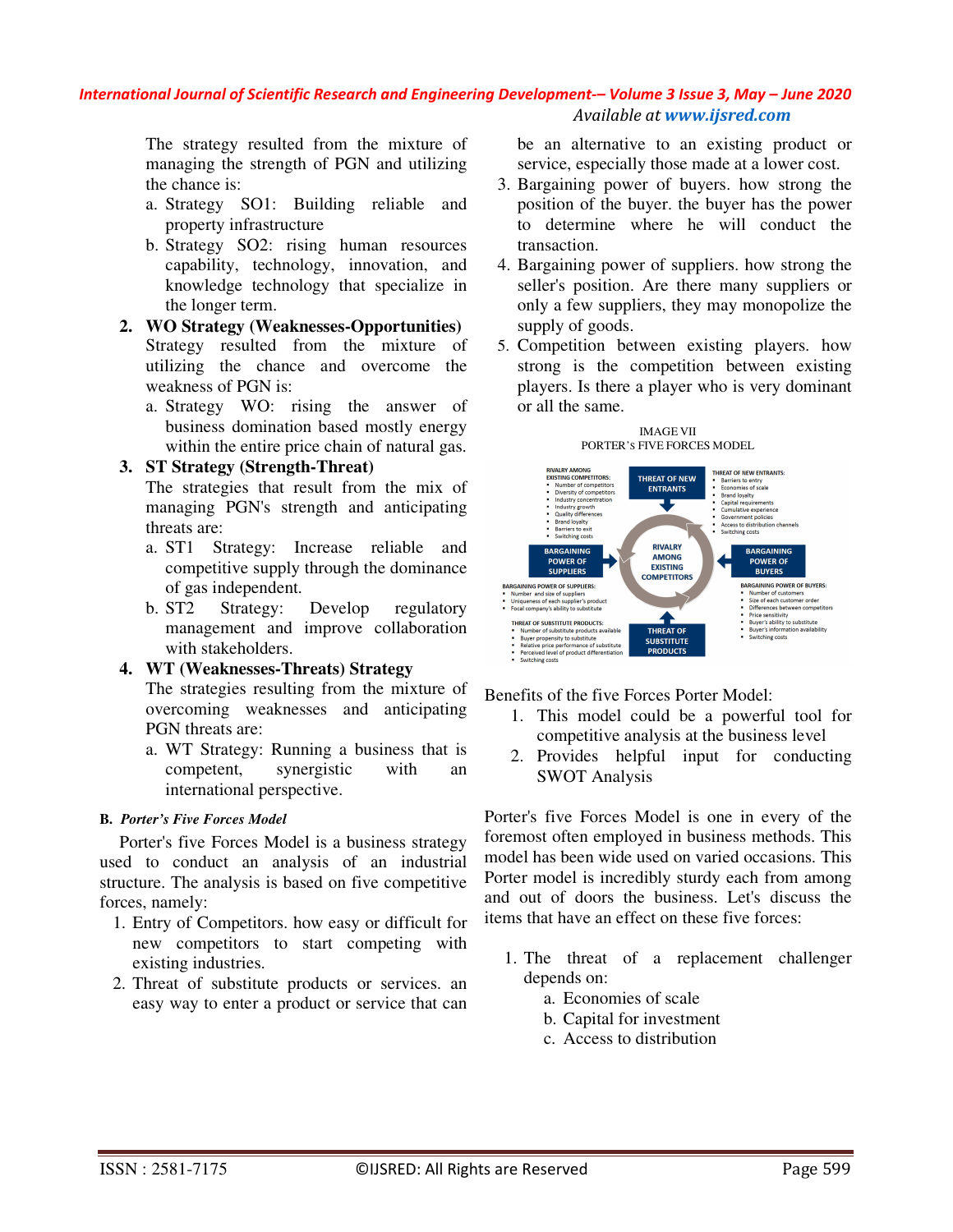- d. Access to technology
- e. Complete loyalty, whether or not the client is loyal to a specific complete
- f. Government laws
- 2. The threat of products, substitute services depends on:
	- a. Quality, is the quality of the replacement higher or not
	- b. The need of consumers to change to substitute service product
	- c. Value and performance of substitute service product
	- d. Prices for switch to substitute service product. Is it simple to alter to a different product.
- 3. Talks power of the customer, depends on:
	- a. Concentration from consumers, is there a dominant purchaser or variety of sellers.
	- b. Differentiation of the merchandise, whether or not the merchandise is customary or not
	- c. Customer profit
	- d. Quality of business and services
	- e. Value transfer, however simple is that the purchaser to modify to a different provider
- 4. The negotiation power of a provider depends on:
	- a. Concentration from suppliers, Are several consumers and few suppliers
	- b. Brand, whether or not the supplier's whole is powerful
	- c. Provider profit
	- d. Suppliers enter the business, for instance makers managing their own stores
	- e. Consumers don't move to different suppliers
	- f. Quality of products and services
	- g. Price transfer, however simple is that the provider to search out new customers
- 5. Competition among existing players depends on:
	- a. The structure of the competition, competition are going to be a lot of

intense if there are several little industries or have a similar size between competitors. Conversely, if the trade already encompasses a market leader, there'll be less competition

- b. The structure of prices within the business. Industries that have high prices will encourage competitors to provide cheaper product and services
- c. The degree of product differentiation. Industries whose product are commodities can typically have massive competition
- d. Transfer of prices. Competition can decrease if the customer has switched to high prices
- e. Strategic objectives, If competitors pursue growth sharply, competition are going to be even bigger
- f. Once barriers to effort the business are higher the competition are going to be even bigger

### **IV. CONCLUSIONS**

Based on the above data it can be concluded that, the marketing strategy that must first be carried out is to develop regulatory management and increase collaboration with stakeholders. Then, to run a competent business needs to work together with human resources, to produce innovation and high innovation to focus on the company's target going forward. In addition, PGN needs to be active in communicating with customers so that revenue for the company continues to run. Because for now PGN is still the company's market leader in the natural gas field, PGN needs to pay attention to the supply of natural gas so that customer needs are guaranteed. PGN needs to make a new breakthrough in finding a broad target market, by creating a natural gas infrastructure sector that includes industrial, commercial, household, property and power plant areas. Infrastructure area development needs to consider the economic growth around the area.